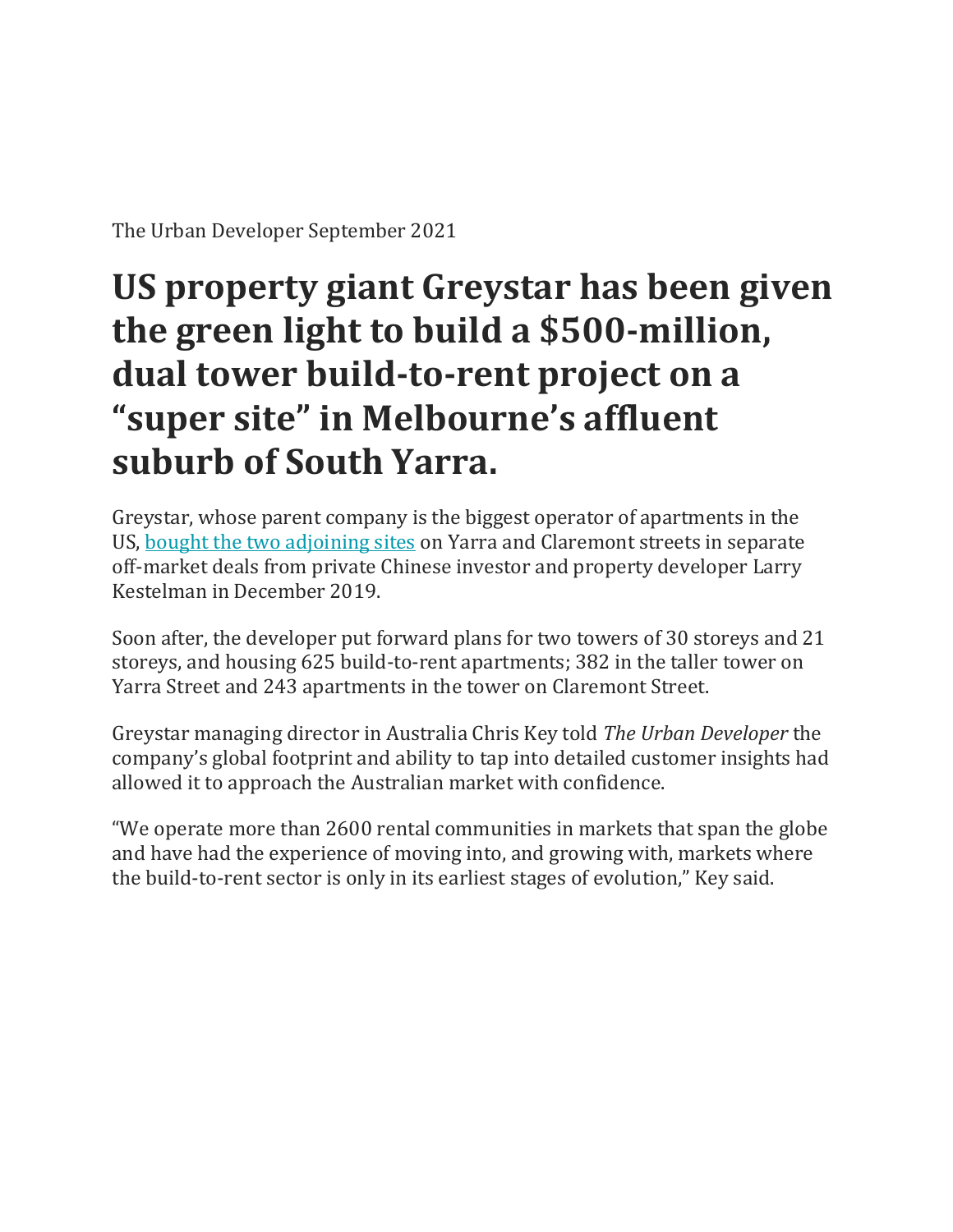

▲ The broader precinct will include 5000sq m of office space and 1000sq m for retail over a combined basement. Image: Fender Katsalidis

"[Our existing assets] enable us to generate a significant depth of customer insights so we can understand what different customer segments are looking for as a product experience, as well as to identify new emerging trends.

"Combined with our specialist organisational experience in the sector that spans nearly three decades, leading product development and technology within our business and the support of our capital partners, we have great confidence."

The South Yarra development is one of two seed projects in the Greystar Australia Multifamily Venture 1 fund, which has ambitions to house 5000 or more dwellings.

The project, as well as others in Greystar's pipeline, is backed by Dutch pension giant APG, one of the biggest real estate investors in the world; Canada's Ivanhoé Cambridge, and Ilmarinen, Finland's largest pension fund.

The fund has another development site in South Melbourne after Greystar bought it from Singaporean developer Chip Eng Seng for \$65 million late last year.

Canada's Oxford Properties is pursuing the first build-to-rent project in Sydney's CBD, adding a Melbourne project to its portfolio in December.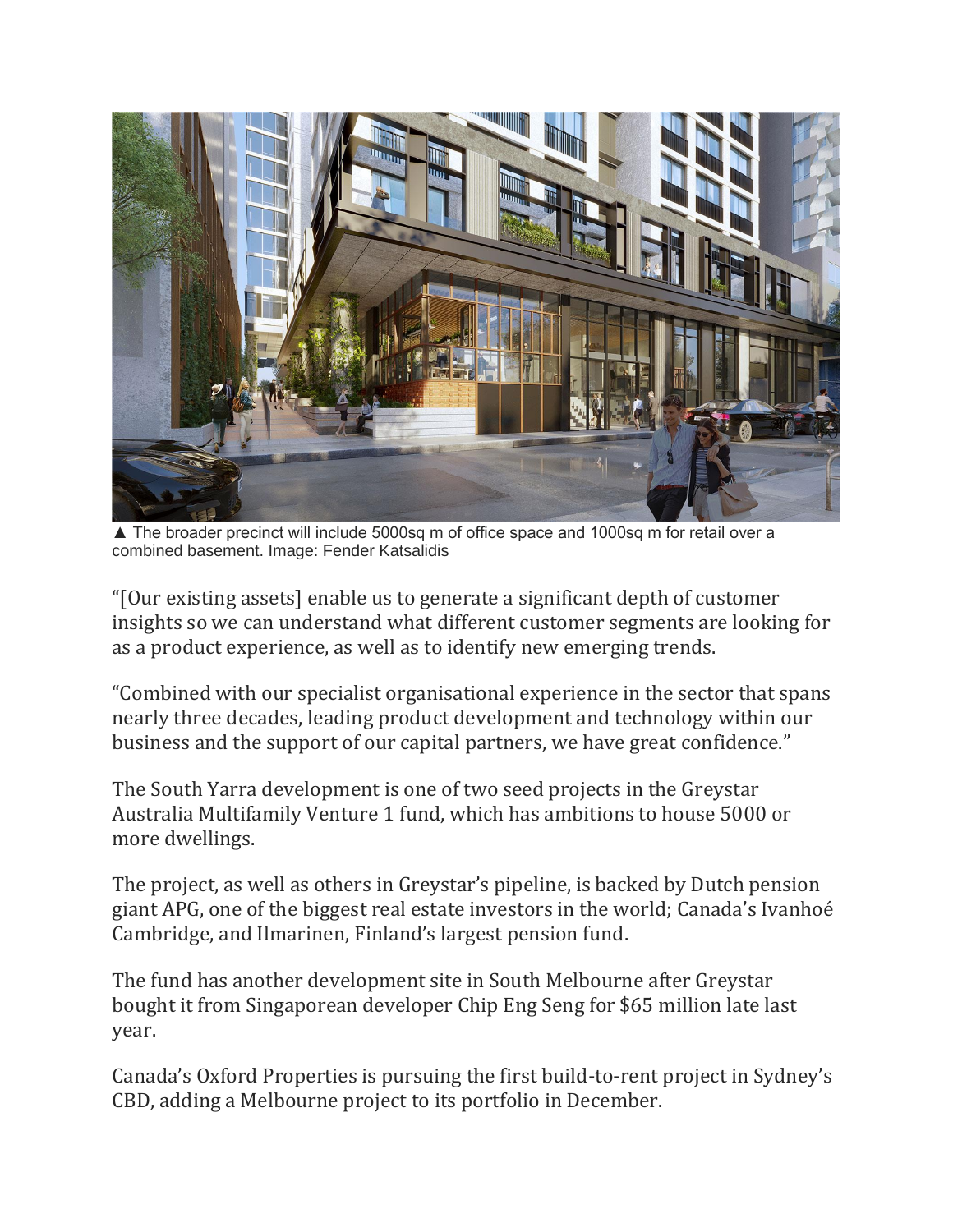Tim Gurner has partnered with Qualitas to launch a \$1 billion development fund while Mirvac, an early mover, has delivered the company's first build-to-rent asset, LIV Indigo, in Sydney's Homebush which is now 80 per cent leased and renting at a premium.

US private equity firm Blackstone also has two projects in the works while Sentinel Real Estate Corporation has found success at its Element 27 build-torent development in Subiaco, Perth, and is underway at its second site which will deliver 200-plus apartments.



▲ The development will also create a pedestrian laneway that links to South Yarra train station and the Toorak Road tram. Image: Fender Katsalidis

The sector has been boosted last year by changes to land tax treatment announced by NSW and then by Victoria in its last budget.

Those tax breaks will improve the returns from build-to-rent projects, which analysts estimate could add 5 per cent to income, an uplift that represents a yield on cost of about 5 per cent for projects.

Developers have also been quick to identify shifting rental trends with a third of Australians now deciding to rent rather than servicing mortgages, choosing instead to spend more money on their lifestyles or on alternative forms of investment.